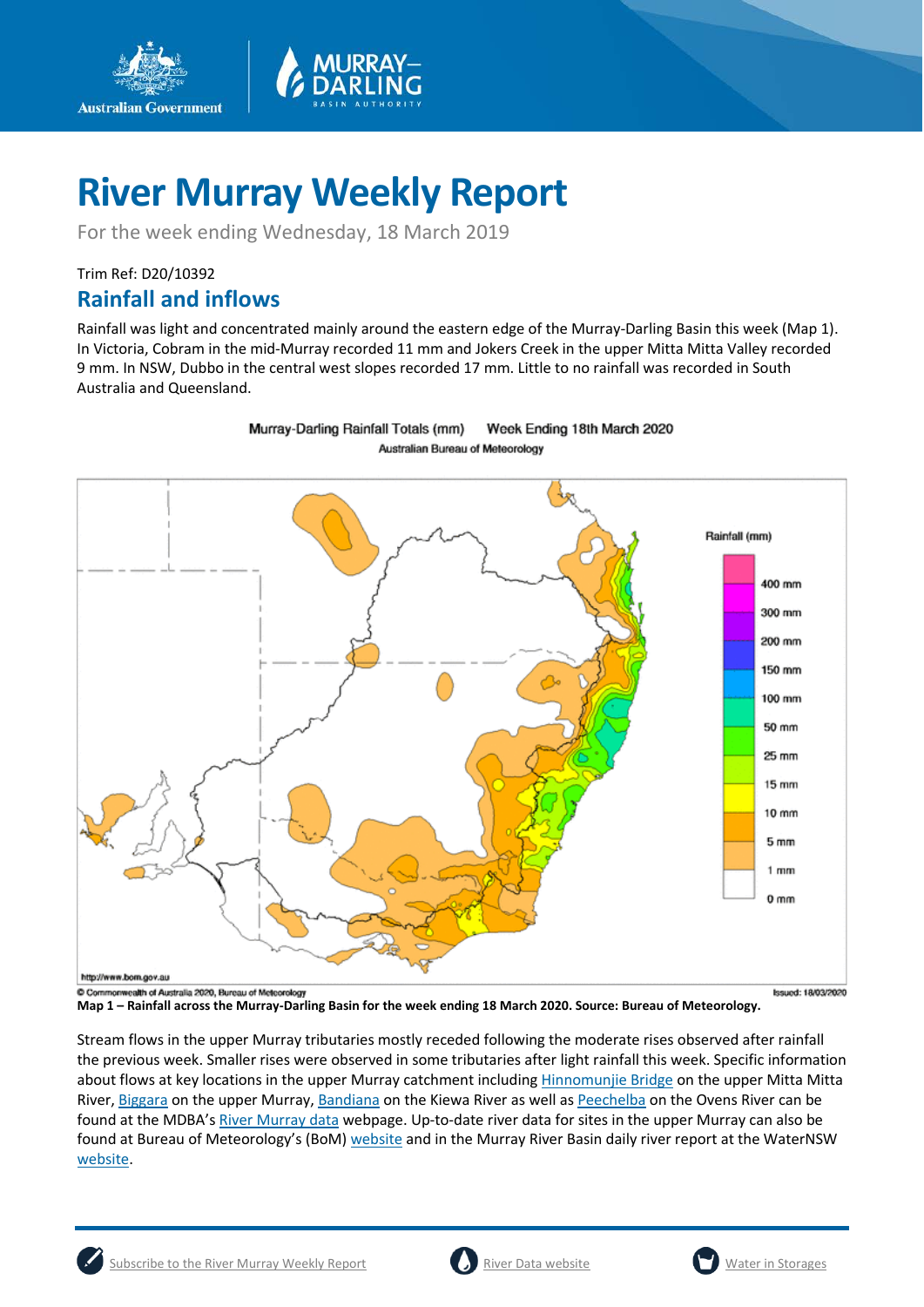## **River operations**

- Low flows may be observed along the mid-Murray in the coming week
- Reduced IVT deliveries from Goulburn and Murrumbidgee valleys
- Darling River flows reach Lake Wetherell at the Menindee Lakes
- Releases from Main Weir at Menindee Lakes re-commence

#### **Water quality impacts**

The MDBA and State Constructing Authorities are continuing to monitor water quality in areas affected by the summer bushfires in the upper Murray catchment, particularly following rainfall events. Mobilised ash and sediment have been observed in Lake Hume.

A significant risk of reduced water quality remains from ash and sediment washing into the lake. However, re-growth of vegetation in less severely burnt areas is being observed and as re-growth continues there is a reduced risk of water quality impacts as new vegetation re-stabilises the soil. Yet, this process will take time and it is still possible that further fish deaths may result from poor water quality, particularly following rainfall.

For information on current water quality and any impacts to your water supply, contact your retail water supplier.

**Blue-green algal alerts** remain in place at several locations in the River Murray system. A red alert remains for Hume Dam, Lake Mulwala/Yarrawonga Weir, the lower River Murray between Mildura and Fort Courage and Lake Wetherell on the Darling River near Menindee. Amber alerts are widespread along much of the mid-Murray and Edward-Wakool system. It is important that water users regularly keep up-to-date with algal alerts, notices and health warnings. This information is available throug[h Goulburn-Murray Water](https://www.g-mwater.com.au/news/bga) (GMW) and [WaterNSW.](https://www.waternsw.com.au/water-quality/algae)

### **River operations**

Over the past week, MDBA total active storage reduced by approximately 30 GL to 2,350 GL (28% capacity). *Active storage* is different from the total volume in storage. Active storage is the volume available in storage for use by the MDBA and excludes water which is below the dam outlets and cannot be released as well as water in the Menindee Lakes while they are below 640GL as is currently the case. The water in Menindee Lakes is reserved for local use and not available to support the Murray system. As such, the Menindee Lakes do not currently contribute to the MDBA active storage volume. When the lakes' total volume rises above 640 GL, the storage once again contributes to MDBA active storage and does so until such time as the lakes' volume reduces to below 480 GL.

Stream flows from the recent rainfall events in the northern Basin have reached Lake Wetherell in the Menindee Lakes. This is the first time since 2017 that the storage has received significant inflows. Therefore, this week, despite the MDBA active storage decreasing, the total storage *increased* by 47 GL to 2,692 GL (28% capacity).

At **Dartmouth Reservoir**, the [storage](https://riverdata.mdba.gov.au/dartmouth-dam) increased by 1 GL to 1,803 GL (47% capacity). Over the last week the [release](https://riverdata.mdba.gov.au/colemans) from Dartmouth, measured at Colemans, targeted between around 350-400 ML/day. Over the coming month, releases will be adjusted in response to inflow from the Snowy Creek to target a flow of approximately 600 ML/day at Tallandoon. This flow rate aims to help facilitate pumping access for landholders in the lower Mitta Mitta River.

At **Hume Reservoir**, the [storage](https://riverdata.mdba.gov.au/hume-dam) decreased by 21 GL to 485 GL (16% capacity). This week, the release from Hume averaged 5,000 ML/day. Autumn irrigation demands are now increasing as drier conditions return following recent widespread rainfall. As such, the release from Hume is anticipated to increase over the coming week in accordance with system demand requirements, particularly if conditions remain dry over irrigation areas.

At **Lake Mulwala,** the pool [level](https://riverdata.mdba.gov.au/yarrawonga-weir-upstream) is currently 124.75 m AHD, which is within the normal operating range between 124.6 and 124.9 m AHD. At Yarrawonga Main Channel, diversions increased from 230 to 810 ML/day as autumn irrigation demands increased. Likewise, the diversion into Mulwala Canal increased from 200 to 680 ML/day.

The release from **Yarrawonga Weir** averaged around 5,700 ML/day. With downstream autumn irrigation demands now increasing, the release is expected to increase to 7,000 ML/day and is likely to remain at or around this rate for at least the coming week.





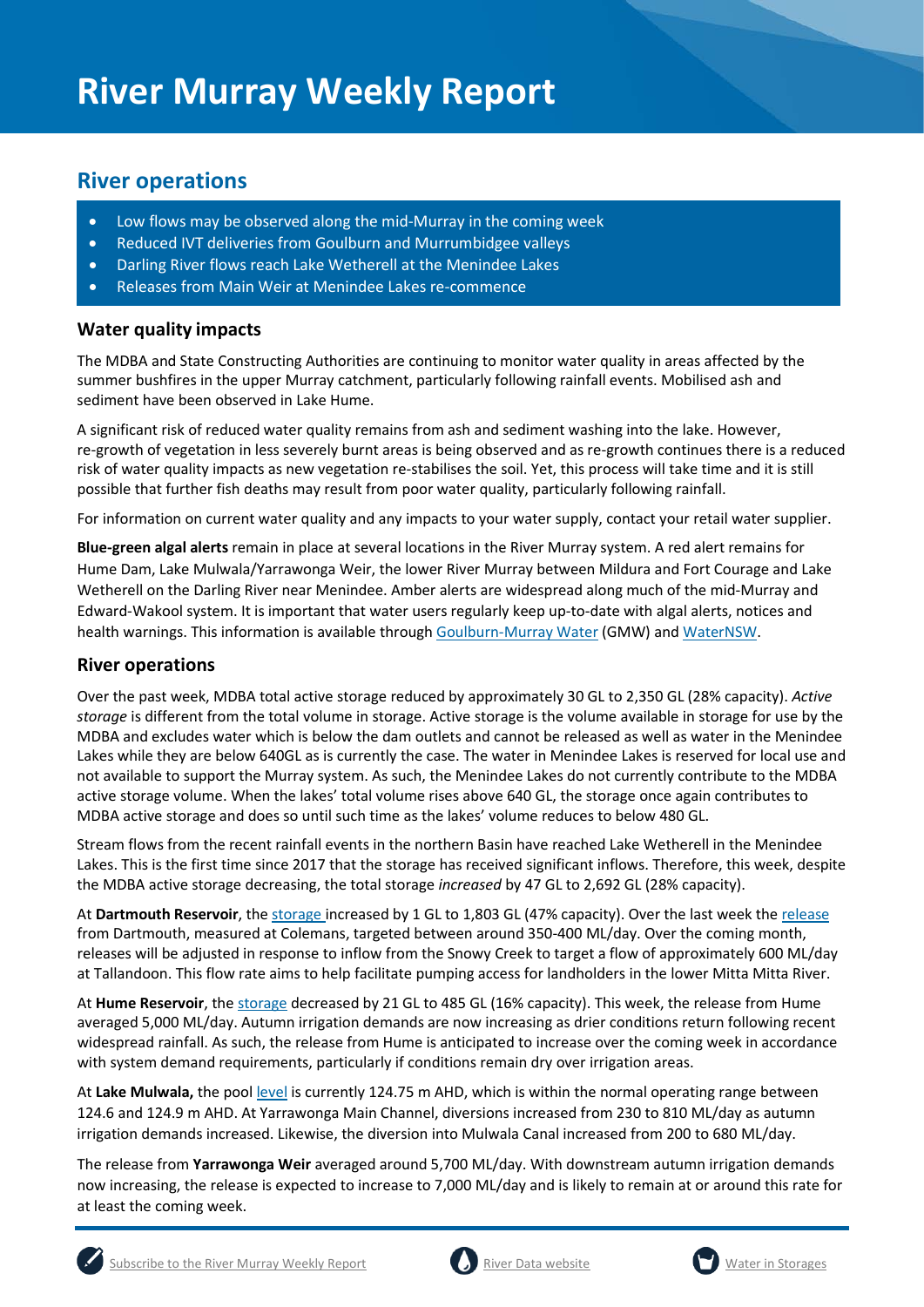

**Photo 1 – Early autumn on the Goodradigbee River at Wee Jasper Bridge, upstream of Burrinjuck Dam (photo, MDBA)**

Flows through the **Edward River** offtake reduced from 1,530 to 1,130 ML/day. Flow through the **Gulpa Creek** offtake fell slightly to the current rate near 175 ML/day. Downstream along the Edward River, approximately 20 ML/day is passing through the Wakool offtake regulator, 220 ML/day through Yallakool Creek offtake and 170 ML/day into Colligen Creek. At Stevens Weir, the downstream flow decreased from 1,080 to 730 ML/day and may fall further over the coming week.

Flow in the **Goulburn River**, measured at McCoys Bridge, fell from 1,100 ML/day to 850 ML/day. The flow is expected to increase again to target near 940 ML/day. This week, the MDBA ceased the call on Goulburn Valley Inter Valley Trade (IVT). Environmental water is now being delivered on behalf of the Victorian Environmental Water Holder to maintain the environmental desirable flow the lower Goulburn River for this time of year that was previously being achieved using IVT. Small volumes of IVT in the Broken Creek also ceased this week and have been replaced with environmental flows to continue benefit to the lower Broken Creek.

While delivery of Goulburn Valley IVT is not currently required to help meet Murray system demands, there remains a possibility that further IVT delivery could still be required over the remainder of the irrigation season depending on future system demands. Information regarding opportunities for allocation trade between the Goulburn and Murray Valleys is available at the Victorian water register [website.](http://waterregister.vic.gov.au/water-trading/allocation-trading#AllocationTradeOpportunities)







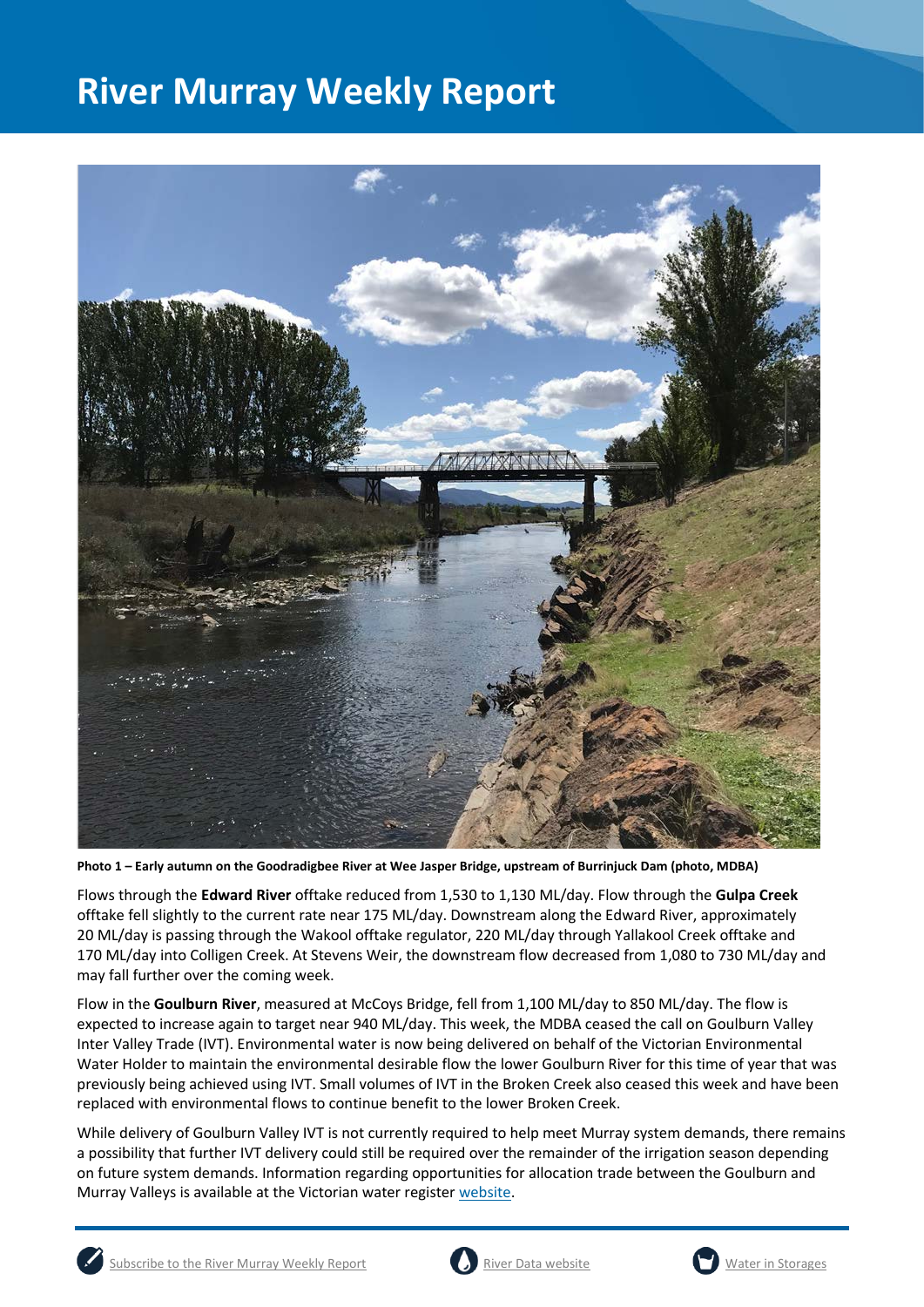[Diversions](https://riverdata.mdba.gov.au/national-channel-ds-torrumbarry-headworks) to National Channel from the Torrumbarry weir pool increased this week from 1,200 to 1,600 ML/day to meet increased demands in the Torrumbarry irrigation district. The **Torrumbarry Weir** [pool](https://riverdata.mdba.gov.au/torrumbarry-weir-lock-26) remains at the Full Supply Level (FSL) of 86.05 m AHD. Flow downstream of Torrumbarry Weir fell from 5,500 to 3,800 ML/day and is expected to fall slightly further over the coming week, possibly to 3,000 ML/day.

Flows through the mid-Murray are currently falling to levels lower than those experienced over the recent summer period, however flows are expected to remain at or above minimum levels at key gauges such as Swan Hill. These lower flows are the result of reduced system requirements following cooler weather and recent rainfall events. Reducing system flows when conditions ease is an important operational objective to help retain as much water as possible in headwater storages and maximise water available in the system for the coming water year. Community members, including river pumpers and boat owners and operators, should be aware of changing river levels in case adjustments need to be made to pumps, moorings or recreational activities.

Inflow from the **Murrumbidgee River**, measured a[t Balranald,](https://riverdata.mdba.gov.au/balranald-weir-downstream) gradually reduced to 830 ML/day and small volumes of Murrumbidgee IVT continue to be delivered. Reductions may occur this week with the delivery of Murrumbidgee IVT expected to cease later this month. The [Murrumbidgee IVT balance](https://www.waternsw.com.au/customer-service/ordering-trading-and-pricing/trading/murrumbidgee) is currently below 50 GL and trade into and out of the valley is open. Further information on expected IVT deliveries from the Murrumbidgee is provided by [WaterNSW.](https://www.waternsw.com.au/customer-service/ordering-trading-and-pricing/trading/murrumbidgee)

At **Euston**, the [weir pool level](https://riverdata.mdba.gov.au/euston-weir-upstream) is targeting FSL. Over the past week the [downstream release](https://riverdata.mdba.gov.au/euston-weir-downstream) eased from 8,800 ML/d to 7,080 ML/day and will fall further over the coming week. Euston weir pool is planned to be gradually lowered from the beginning of April to target around 20 to 30 cm below FSL as part of the weir pool variability program. Varying pool levels helps restore a more natural wetting and drying cycle to riverbanks and adjacent wetlands within the influence of the weir pool.

This week, the **Menindee Lakes** storage increased by 79 GL to 85 GL (5% capacity). This is the first time since 2016 that the storage volume has increased. [WaterNSW](https://www.waternsw.com.au/supply/regional-nsw/operations-updates) has been following the streamflow response in the Barwon-Darling system in recent weeks and on 10 March the flow front reached Lake Wetherell at the Menindee Lakes. Latest forecasts indicate a volume in the order of 275 and 340 GL will flow into the Menindee lakes in the coming weeks. Due to the very dry conditions preceding these flows and long travel times, some uncertainty remains as to the volume of water that will ultimately reach Menindee Lakes from this event.

Despite recent rainfall and streamflow responses, in the many parts of NSW drought conditions persist with extensiv[e water restrictions.](https://www.industry.nsw.gov.au/water/allocations-availability/temporary-water-restrictions) Links to drought services and assistance can be also accessed via the MDB[A drought](https://www.mdba.gov.au/managing-water/drought-murray-darling-basin)  [webpage.](https://www.mdba.gov.au/managing-water/drought-murray-darling-basin)

Due to the volume of water observed and forecast to enter the Menindee Lakes[, WaterNSW has re-started](https://www.industry.nsw.gov.au/__data/assets/pdf_file/0017/293102/lower-darling-releases-fact-sheet-1.pdf)  [operations at the Menindee Lakes](https://www.industry.nsw.gov.au/__data/assets/pdf_file/0017/293102/lower-darling-releases-fact-sheet-1.pdf) including the recommencement of releases into the lower Darling River. Small releases from Main Weir of around 200 ML/day are now taking place. Block banks installed as a drought measure at several locations on the lower Darling are now in the process of being removed.

Current advice from WaterNSW is that releases from Weir 32 (downstream of Main Weir) are expected to recommence in the week of the 23 March and increase over 3-4 days to a rate around 4,000 ML/day for a period of about six days, before stepping down to lower rates of around 200 - 400 ML/day. This approach to recommencing flow to the lower Darling is needed to minimise water quality impacts that may result as the flow front reaches remnant pools of water in the lower Darling channel. Effectively flushing this water through the system can be aided by an initial higher flow rate, that will mix and dilute poor quality water and then move it more quickly through the system.

At **Wentworth Weir**, the [pool level](https://riverdata.mdba.gov.au/wentworth-weir-lock-10) is currently targeting 10 cm above FSL to assist pumpers in the upper reaches of the Darling River arm of the weir pool whilst there is no inflow from the Darling River. The downstream release decreased this week from 6,200 to near 4,200 ML/day.

Planning is currently underway to potentially lower the Wentworth Weir pool to reduce the impact of high salinity levels as the flow front from the Darling River arrives into the River Murray. Confirmation of this action and preliminary public advice will be made available as soon as possible. The action would be similar to the one undertaken following the recommencement of lower Darling River flows in 2016. The temporary lowering would be timed to coincide with the arrival of inflows from the Darling River, which are currently expected to occur from early





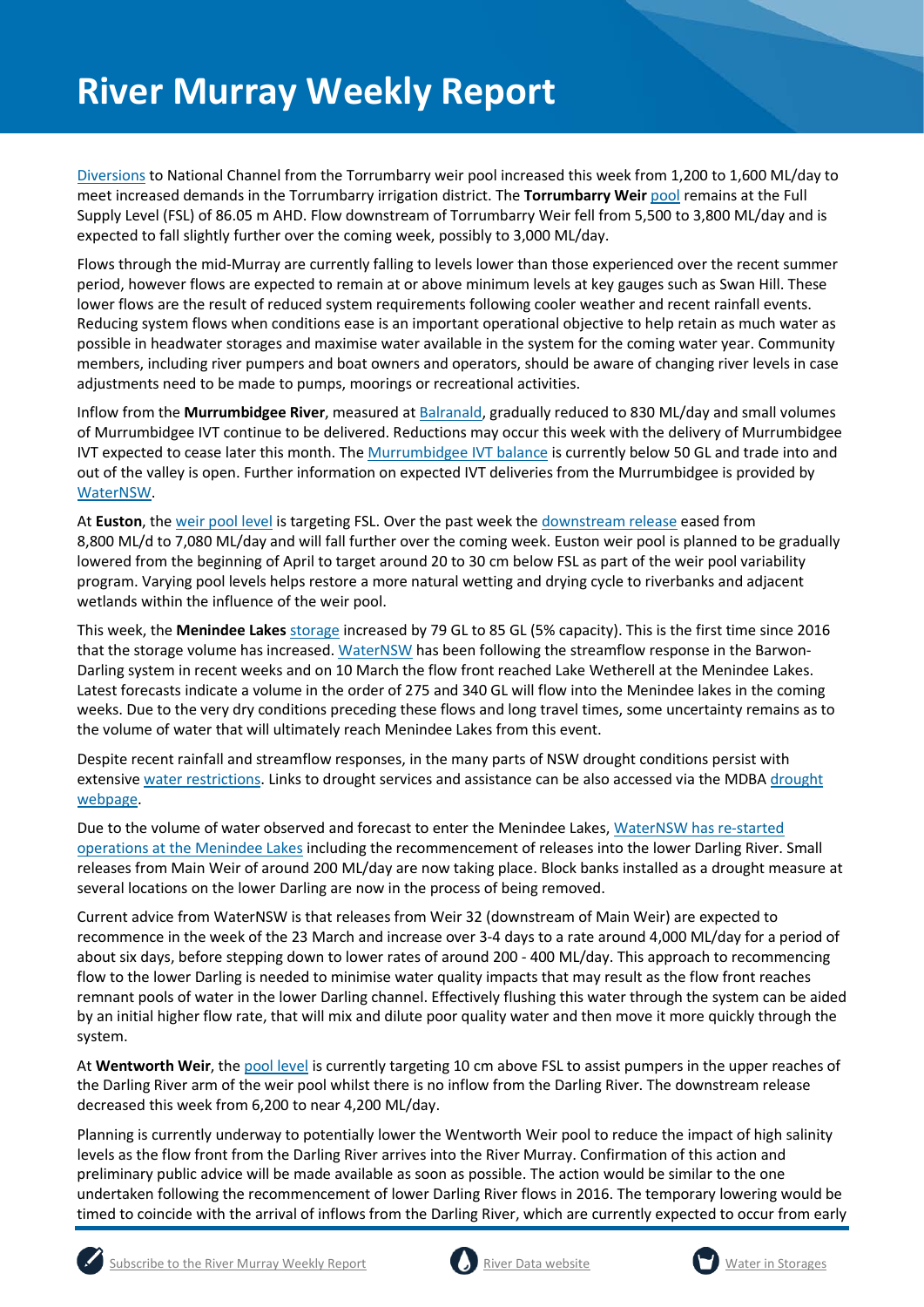to mid-April. Further information will be provided in future weekly reports and via media outlets as planning progresses.

The **Lock 9** weir pool level is targeting FSL to 10 cm below FSL. At **Locks 8 and 7**, the weir pool levels are being varied as part of the weir pool variability program. Currently, Lock 8 is targeting a level between 90 and 100 cm below FSL and Lock 7 is targeting a level between 50 and 60 cm below FSL.

At **Lake Victoria,** the storage volume decreased by 12 GL to 256 GL (38% capacity).

The [flow](https://riverdata.mdba.gov.au/flow-south-australia-calculated) to **South Australia** reduced this week from 6,000 ML/day to the current target of 5,000 ML/day. This rate is expected to continue for the remainder of March. This flow comprises the delivery of South Australia's monthly Entitlement, net trade into the state and environmental water delivery. For more information on South Australia's Entitlement flow, see the South Australian Department for Environment and Water's latest River Murray flow [report.](https://www.waterconnect.sa.gov.au/River-Murray/SitePages/2019%20Flow%20Reports.aspx)

The **Lower Lakes** 5-day average water level is currently 0.55 m AHD. Releases have recently been occurring through fishways and a small release through Tauwitchere barrage. For information on barrage releases see the South Australia[n Department for Environment and Water Weekly River Murray Flow Report.](https://www.waterconnect.sa.gov.au/River-Murray/SitePages/River%20Murray%20Flow%20Reports.aspx)

#### **For media inquiries contact the Media Officer on 02 6279 0141**

ANDREW REYNOLDS Executive Director, River Management



**Australian Government** 







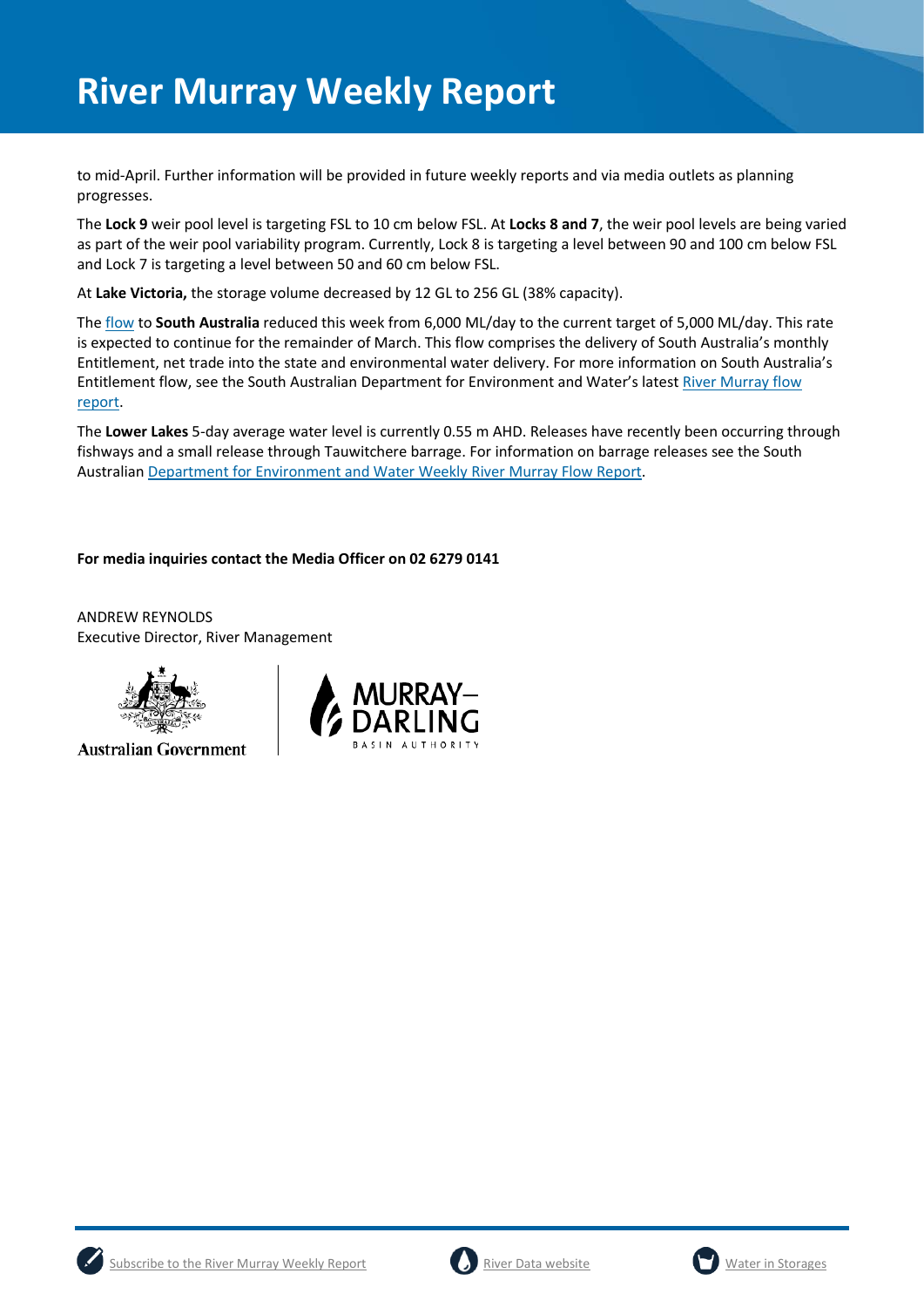#### Water in Storage **Week ending Wednesday 18 Mar 2020**

| <b>MDBA Storages</b>             | Full<br>Supply<br>Level | Full<br>Supply<br>Volume | Current<br>Storage<br>Level | Current | Storage | Dead<br>Storage | Active<br>Storage | Change in Total<br>Storage for the<br>Week |
|----------------------------------|-------------------------|--------------------------|-----------------------------|---------|---------|-----------------|-------------------|--------------------------------------------|
|                                  | $(m$ AHD)               | (GL)                     | $(m$ AHD)                   | (GL)    | %       | (GL)            | (GL)              | (GL)                                       |
| Dartmouth Reservoir              | 486.00                  | 3856                     | 447.35                      | 803     | 47%     | 71              | 1 7 3 2           | $+1$                                       |
| Hume Reservoir                   | 192.00                  | 3 0 0 5                  | 173.31                      | 485     | 16%     | 23              | 462               | $-21$                                      |
| Lake Victoria                    | 27.00                   | 677                      | 23.10                       | 256     | 38%     | 100             | 156               | $-12$                                      |
| Menindee Lakes                   |                         | 1 731*                   |                             | 85      | 5%      | (- -) #         | 0                 | $+79$                                      |
| <b>Total</b>                     |                         | 9 2 6 9                  |                             | 2629    | 28%     | $ -$            | 2 3 5 0           | $+47$                                      |
| <b>Total Active MDBA Storage</b> |                         |                          |                             |         |         |                 | 28% ^             |                                            |

#### **Major State Storages**

| <b>Burriniuck Reservoir</b> | 026     | 388 | 38% |     | 385 |                   |
|-----------------------------|---------|-----|-----|-----|-----|-------------------|
| <b>Blowering Reservoir</b>  | 631     | 666 | 41% | 24  | 642 | $+18$             |
| Eildon Reservoir            | 3 3 3 4 | 227 | 37% | 100 | 127 | $\sqrt{2}$<br>-13 |

\* Menindee surcharge capacity – 2050 GL \*\* All Data is rounded to nearest GL \*\*

# NSW has sole access to water when the storage falls below 480 GL. MDBA regains access to water when the storage next reaches 640 GL. ^ % of total active MDBA storage

| <b>Snowy Mountains Scheme</b> | Snowy diversions for week ending 17 Mar 2020 |     |                  |           |                 |
|-------------------------------|----------------------------------------------|-----|------------------|-----------|-----------------|
| <b>Storage</b>                | Active Storage (GL)<br>Weekly Change (GL)    |     | Diversion (GL)   | This Week | From 1 May 2019 |
| Lake Eucumbene - Total        | 827                                          | n/a | Snowy-Murray     | +8        | 390             |
| Snowy-Murray Component        | 492                                          | n/a | Tooma-Tumut      | $+0$      | 198             |
| <b>Target Storage</b>         | 1 410                                        |     | Net Diversion    |           | 192             |
|                               |                                              |     | Murray 1 Release | $+10$     | 564             |

#### **Major Diversions from Murray and Lower Darling (GL) \***

| <b>New South Wales</b>      | This Week | . .<br>From 1 July 2019 | <b>Victoria</b>                 | This Week | From 1 July 2019 |
|-----------------------------|-----------|-------------------------|---------------------------------|-----------|------------------|
| Murray Irrig. Ltd (Net)     | 3.4       | 114                     | Yarrawonga Main Channel (net)   | 4.3       | 101              |
| <b>Wakool Sys Allowance</b> | 1.1       | 44                      | Torrumbarry System + Nyah (net) | 0.2       | 236              |
| Western Murray Irrigation   | 0.7       | 22                      | Sunraysia Pumped Districts      | 2         | 97               |
| Licensed Pumps              | 3.0       | 112                     | Licensed pumps - GMW (Nyah+u/s) | 0.4       | 15               |
| Lower Darling               | 0.0       |                         | Licensed pumps - LMW            | 10.7      | 348              |
| <b>TOTAL</b>                | 8.2       | 293                     | TOTAL                           | 17.6      | 797              |

\* Figures are derived from actual and estimates where data is unavailable. Please note that not all data may have been available at the time of creating this report. \*\* All data above is rounded to nearest 100 ML for weekly data and nearest GL for cumulative data

| Flow to South Australia (GL)<br>* Flow to SA includes monthly Entitlement plus the<br>delivery of environmental and traded water. | Entitlement this month<br>Flow this week<br>Flow so far this month | $186.0*$<br>107.1 | 41.3 (5 900 ML/day) |
|-----------------------------------------------------------------------------------------------------------------------------------|--------------------------------------------------------------------|-------------------|---------------------|
|                                                                                                                                   | Flow last month                                                    | 218.5             |                     |

#### **Salinity (EC)** (microSiemens/cm at 25°C)

|                         | Current | Average over the last week | Average since 1 August 2019 |
|-------------------------|---------|----------------------------|-----------------------------|
| Swan Hill               | 70      | 60                         | 70                          |
| Euston                  |         |                            |                             |
| <b>Red Cliffs</b>       |         | 40                         | 50                          |
| Merbein                 | 90      | 90                         | 90                          |
| Burtundy (Darling)      |         |                            | 1 2 2 0                     |
| Lock 9                  | 90      | 90                         | 100                         |
| Lake Victoria           | 110     | 110                        | 120                         |
| Berri                   | 150     | 150                        | 140                         |
| Waikerie                | 190     | 190                        | 210                         |
| Morgan                  | 200     | 200                        | 220                         |
| Mannum                  | 240     | 240                        | 260                         |
| Murray Bridge           | 260     | 260                        | 280                         |
| Milang (Lake Alex.)     | 940     | 950                        | 860                         |
| Poltalloch (Lake Alex.) | 760     | 750                        | 820                         |
| Meningie (Lake Alb.)    | 1920    | 1890                       | 1 770                       |
| Goolwa Barrages         | 2 180   | 2 1 3 0                    | 2010                        |





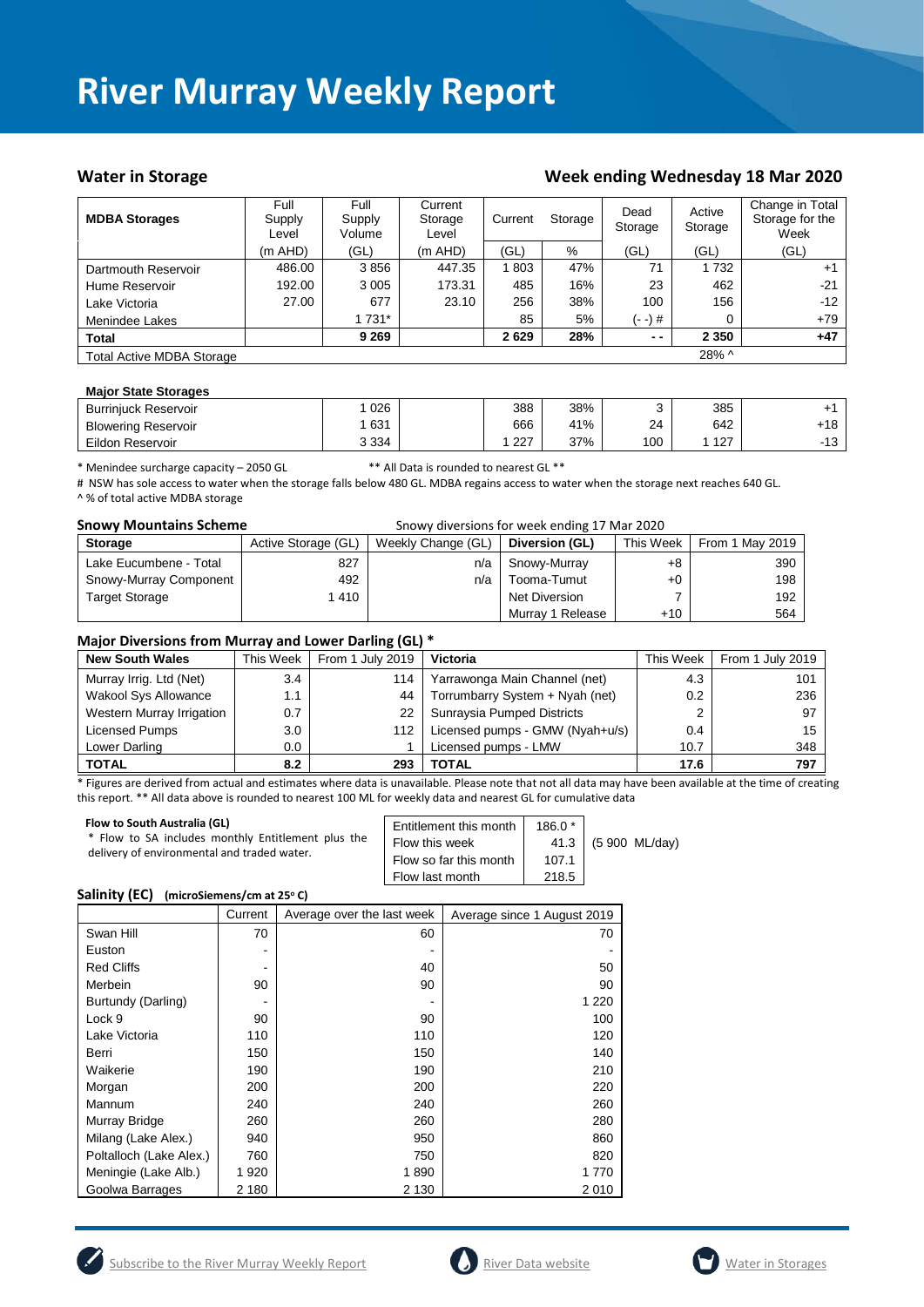

# MURRAY<mark>–</mark><br>DARLING

#### River Levels and Flows **River Levels and Flows Week ending Wednesday 18 Mar 2020**

|                                | Minor Flood<br>Stage     | Gauge          | Height         | Flow     | Trend        | Average Flow this<br>Week | Average Flow last<br>Week |
|--------------------------------|--------------------------|----------------|----------------|----------|--------------|---------------------------|---------------------------|
|                                |                          | local          | (m)            |          |              |                           |                           |
| <b>River Murray</b>            | (m)                      | (m)            | AHD)           | (ML/day) |              | (ML/day)                  | (ML/day)                  |
| Khancoban                      |                          |                |                | 2 5 2 0  | F            | 1 500                     | 1 4 8 0                   |
| Jingellic                      | 4.0                      |                |                | 3 4 7 0  | R            | 2670                      | 4 3 4 0                   |
| Tallandoon (Mitta Mitta River) | 4.2                      | 1.43           | 218.32         | 630      | F            | 680                       | 1480                      |
| Heywoods                       | 5.5                      | 2.54           | 156.17         | 5 9 4 0  | R            | 4 9 4 0                   | 3 4 3 0                   |
| <b>Doctors Point</b>           | 5.5                      | 2.35           | 150.82         | 7580     | R            | 6 400                     | 5 4 6 0                   |
| Albury                         | 4.3                      | 1.38           | 148.82         |          |              |                           |                           |
| Corowa                         | 4.6                      | 1.43           | 127.45         | 5 0 9 0  | F            | 5 4 3 0                   | 5670                      |
| Yarrawonga Weir (d/s)          | 6.4                      | 0.96           | 116.00         | 5 4 9 0  | $\mathsf{R}$ | 5 6 5 0                   | 7 0 6 0                   |
| Tocumwal                       | 6.4                      | 1.43           | 105.27         | 4730     | F            | 5 4 8 0                   | 6810                      |
| Torrumbarry Weir (d/s)         | 7.3                      | 1.50           | 80.04          | 3790     | F            | 4780                      | 5 3 9 0                   |
| Swan Hill                      | 4.5                      | 1.09           | 64.01          | 5 200    | F            | 5 600                     | 5 5 5 0                   |
| Wakool Junction                | 8.8                      | 2.71           | 51.83          | 6830     | F            | 6890                      | 7 3 1 0                   |
| Euston Weir (d/s)              | 9.1                      | 1.28           | 43.12          | 6670     | F            | 6680                      | 7 9 6 0                   |
| Mildura Weir (d/s)             |                          | $\blacksquare$ |                | 5 4 5 0  | F            | 5 9 8 0                   | 7730                      |
| Wentworth Weir (d/s)           | 7.3                      | 2.72           | 27.48          | 4 160    | F            | 5 100                     | 7 1 3 0                   |
| <b>Rufus Junction</b>          | ä,                       | 3.12           | 20.05          | 4 5 4 0  | F            | 5510                      | 5780                      |
| Blanchetown (Lock 1 d/s)       | $\overline{\phantom{a}}$ | 0.51           |                | 3790     | F            | 4 0 20                    | 3 9 6 0                   |
|                                |                          |                |                |          |              |                           |                           |
| <b>Tributaries</b>             |                          |                |                |          |              |                           |                           |
| Kiewa at Bandiana              | 2.8                      | 0.99           | 154.22         | 470      | R            | 540                       | 1 1 9 0                   |
| Ovens at Wangaratta            | 11.9                     | 8.11           | 145.79         | 860      | F            | 990                       | 1800                      |
| Goulburn at McCoys Bridge      | 9.0                      | 1.41           | 92.83          | 840      | F            | 900                       | 1 0 9 0                   |
| Edward at Stevens Weir (d/s)   | 5.5                      | 1.02           | 80.79          | 730      | F            | 940                       | 1 2 3 0                   |
| <b>Edward at Liewah</b>        | Ē,                       | 1.94           | 57.32          | 1 2 3 0  | F            | 1 2 6 0                   | 1 3 6 0                   |
| Wakool at Stoney Crossing      |                          | 1.37           | 54.86          | 370      | F            | 390                       | 430                       |
| Murrumbidgee at Balranald      | 5.0                      | 1.23           | 57.19          | 830      | $\mathsf{R}$ | 870                       | 990                       |
| Barwon at Mungindi             | 6.1                      | 3.51           |                | 880      | F            | 1 1 7 0                   | 1 4 5 0                   |
| Darling at Bourke              | 9.0                      | 5.41           | $\blacksquare$ | 10790    | F            | 12 590                    | 14 360                    |
| Darling at Burtundy Rocks      | L.                       | 0.49           | $\blacksquare$ | 0        | F            | 0                         | 0                         |
|                                |                          |                |                |          |              |                           |                           |

Natural Inflow to Hume 5710

(i.e. Pre Dartmouth & Snowy Mountains scheme)

**Weirs and Locks** Pool levels above or below Full Supply Level (FSL)

| <b>Murrav</b>      | FSL (m AHD) | u/s     | d/s     |                       | FSL (m AHD) | u/s     | d/s     |
|--------------------|-------------|---------|---------|-----------------------|-------------|---------|---------|
| Yarrawonga         | 124.90      | $-0.15$ |         | No. 7 Rufus River     | 22.10       | $-0.58$ | $+0.80$ |
| No. 26 Torrumbarry | 86.05       | $-0.00$ |         | No. 6 Murtho          | 19.25       | $+0.04$ | $+0.04$ |
| No. 15 Euston      | 47.60       | $+0.04$ |         | No. 5 Renmark         | 16.30       | $+0.04$ | $+0.18$ |
| No. 11 Mildura     | 34.40       | $+0.03$ | $+0.13$ | No. 4 Bookpurnong     | 13.20       | $+0.09$ | $+0.45$ |
| No. 10 Wentworth   | 30.80       | $+0.10$ | $+0.08$ | No. 3 Overland Corner | 9.80        | $+0.05$ | $+0.21$ |
| No. 9 Kulnine      | 27.40       | $-0.07$ | $-0.98$ | No. 2 Waikerie        | 6.10        | $+0.08$ | $+0.15$ |
| No. 8 Wangumma     | 24.60       | $-0.99$ | $-0.51$ | No. 1 Blanchetown     | 3.20        | $+0.08$ | $-0.24$ |

#### **Lower Lakes FSL = 0.75 m AHD**

Lake Alexandrina average level for the past 5 days (m AHD)  $\Big| 0.55 \Big|$ 

| Barrag |
|--------|
|        |

**Barrages** Fishways at Barrages

| --------              |              |                          |            |           |                 |                 |                            |
|-----------------------|--------------|--------------------------|------------|-----------|-----------------|-----------------|----------------------------|
|                       | Openings     | Level (m AHD)            | No. Open   | Rock Ramp | Vertical Slot 1 | Vertical Slot 2 | <b>Dual Vertical Slots</b> |
| Goolwa                | 128 openings | 0.56                     | All closed |           | Closed          | Open            |                            |
| Mundoo                | 26 openings  | 0.53                     | All closed |           |                 |                 | Open                       |
| <b>Hunters Creek</b>  |              |                          |            |           | Open            |                 |                            |
| <b>Boundary Creek</b> | 6 openings   | ۰                        | All closed |           | Open            |                 |                            |
| Ewe Island            | 111 gates    | $\overline{\phantom{0}}$ | All closed |           |                 |                 | Open                       |
| Tauwitchere           | 322 gates    | 0.56                     |            | Open      | Open            | Open            |                            |

AHD = Level relative to Australian Height Datum, i.e. height above sea level